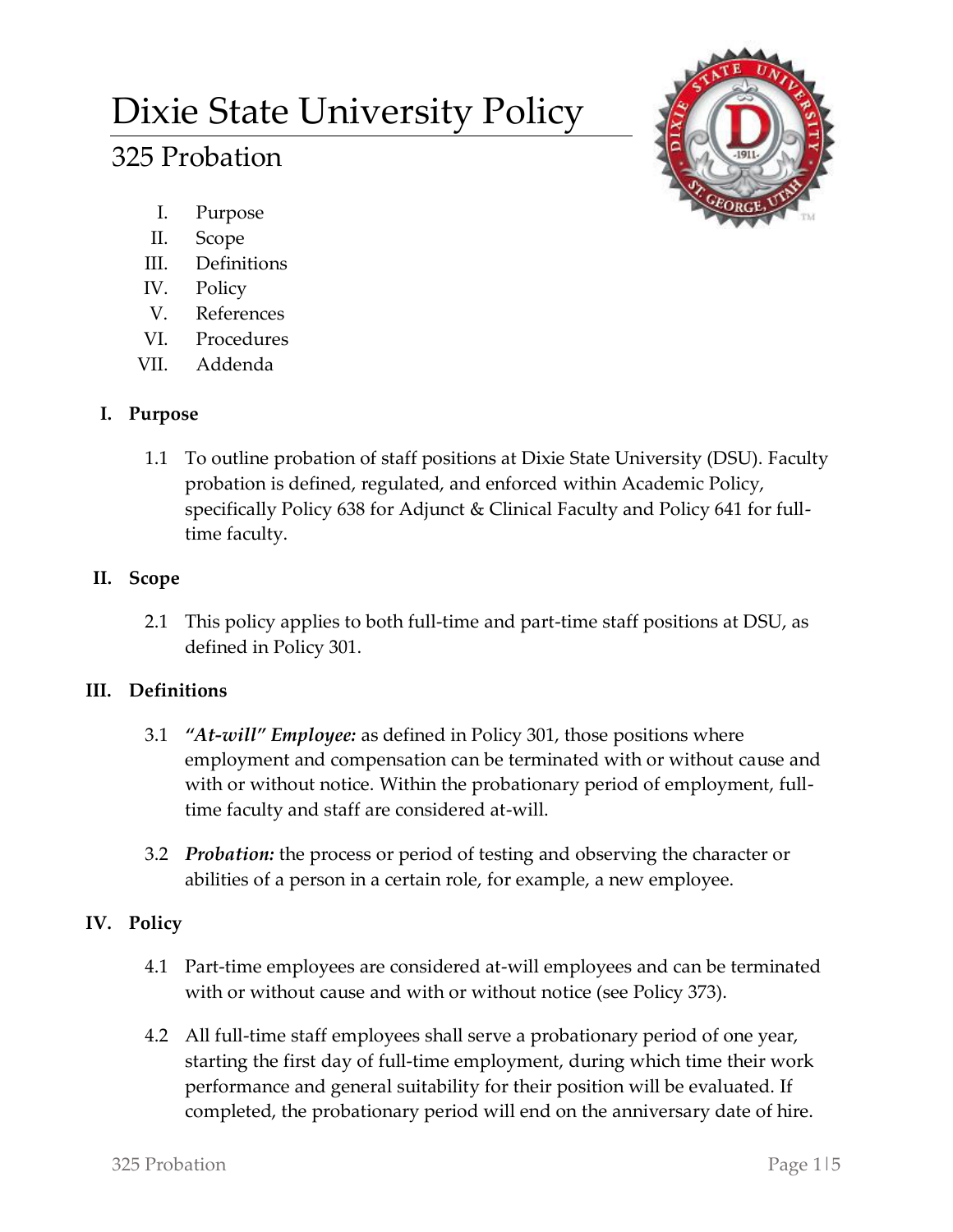- 4.2.1 An employee who applies for and receives another position at the University and who has previously completed the one-year probationary period will only serve a six-month probationary period for the new position. Any employee who has not completed the initial probationary period must complete a full year of probation at the second position.
- 4.2.2 Employees who leave full-time DSU employment and are rehired following any break in service shall serve a new one year probationary period, whether or not they attained non-probationary status previously.
- 4.3 During the probationary period, employees and supervisors should meet together frequently to train, mentor, support, and ensure satisfactory work performance and general suitability for the position. A written probationary evaluation (including an employee self-evaluation, as well as a supervisor evaluation) will be completed by the employee and the supervisor at approximately the sixth month of probation. The probationary evaluation process includes a face-to-face meeting to discuss both the self-evaluation and supervisor evaluation.
	- 4.3.1 Failure to complete probationary evaluation forms does not prevent the probationary period from ending as scheduled. Employees and/or supervisors who fail to complete and/or turn in evaluation forms to Human Resources may be subjected to disciplinary action as outlined in DSU Policy 372.
	- 4.3.2 Deviation from completing the probationary evaluation at approximately the sixth month of probation may be granted on a caseby-case basis by the Human Resources Director and VP approval. Such approval would be to allow optimal evaluation to occur (examples may include additional time required due to recent department head turnover or evaluation of a new coach during their first year but at the conclusion of their sport season, etc.). Any deviation requires a written probationary evaluation be completed within the employee's first year of full-time employment and all parties be notified of when evaluation forms are due.
- 4.4 In the final month of probation, Human Resources will inquire of the supervisor whether the probationary period may end as scheduled or there are any concerns that need to be addressed.
- 4.5 The probationary period may be extended up to six months longer, in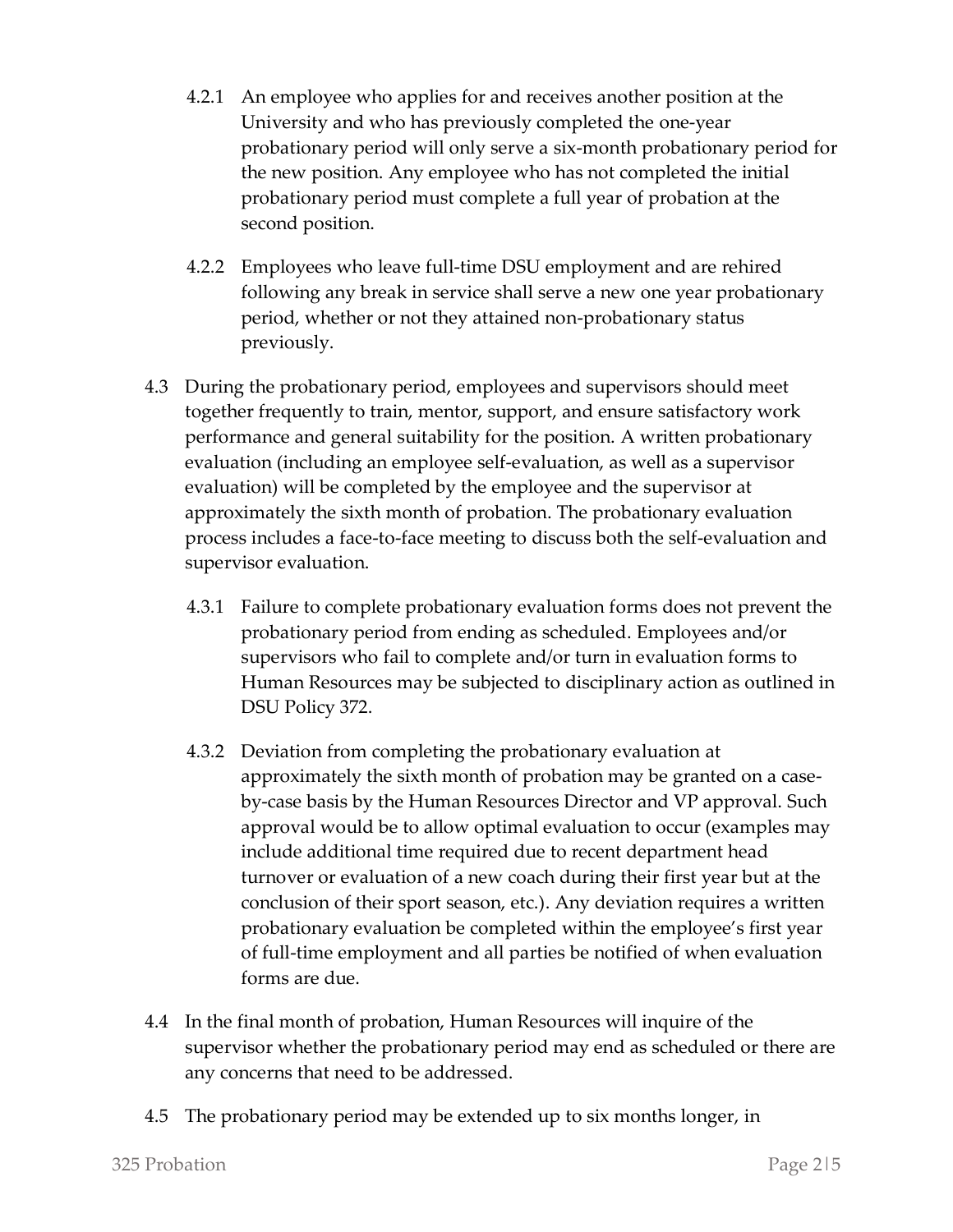collaboration with the supervisor and Human Resources, in those cases that indicate additional training and experience may enable the employee to be successful.

- 4.5.1 An extension must be based upon written indication of the deficiencies and the steps that must be taken in order to address those deficiencies.
- 4.5.2 Supervisors will work with Human Resources to draft a letter to the employee regarding extended probation. Included within the letter is the reason for extended probation, the deficiencies, and the required remedy, as well as what additional training, support, and/or mentorship the supervisor and/or department will make available for the employee's success.
- 4.5.3 An employee on extended probation will continue to have the same probationary employee rights as during the initial probation, with the exception of the termination process at the end of extended probation.
- 4.5.4 In the final month of extended probation, Human Resources will inquire of the supervisor whether the extended probation may end as scheduled (e.g. deficiencies have been addressed) or employment will end. A recommendation of termination for any employee on extended probation requires approval from the applicable Vice President.
- 4.6 During the probationary period, an employee may be terminated with or without cause (see DSU Policy 373).
	- 4.6.1 An employee who is terminated during the probationary period shall be given two weeks' paid notice. It is at the discretion of the supervisor whether the terminated employee continues to work during the two weeks' termination notice period.
		- 4.6.1.1 If an employee is being terminated for serious misconduct, two weeks' paid notice is not required. Examples of serious misconduct include but are not limited to those considered terminable in DSU Policy 372.
	- 4.6.2 A probationary employee does not have the right to statement, written or verbal, of reasons or cause for termination. While departments are encouraged to give rationale and cite examples of corrective steps taken prior to the decision to terminate a probationary employee, no reason is required, as outlined by Utah State Code, Chapter 34.
	- 4.6.3 An employee who is terminated during the probationary period does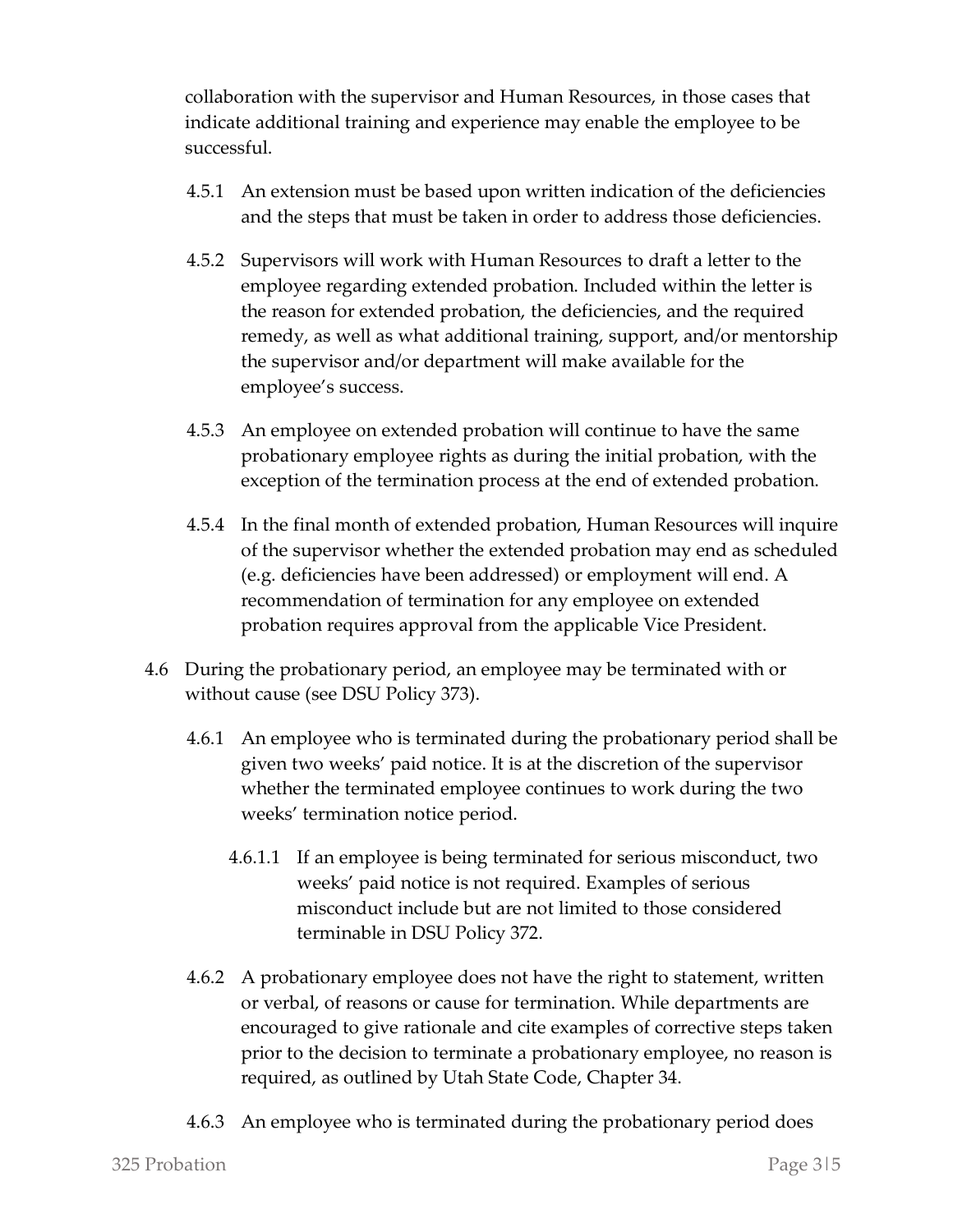not have the right to appeal or grieve the termination, the effective date, or the reason for the action (see Policy 151).

4.7 The employee may submit a written resignation during the probationary period in lieu of termination. Such resignation will result in no statement regarding termination being included in the employee's personnel file.

#### **V. References**

- 5.1 DSU Policy 151: Staff Grievances
- 5.2 DSU Policy 301: Personnel Definitions
- 5.3 DSU Policy 327: Staff Performance Evaluations
- 5.4 DSU Policy 372: Corrective & Disciplinary Action
- 5.5 DSU Policy 373: Termination & Reduction in Workforce
- 5.6 DSU Policy 638: Adjunct & Clinical Faculty
- 5.7 DSU Policy 641: Faculty Retention, Promotion and Tenure
- 5.8 State of Utah Code, Chapter 34: Utah Labor Code [\(https://le.utah.gov/xcode/code.html\)](https://le.utah.gov/xcode/code.html).

#### **VI. Procedures**

- 6.1 Probationary evaluation forms are available through the Human Resources office, with additional resources on criteria used for evaluating (core competencies, evaluator guidelines, etc.) found on the Human Resources website.
- 6.2 Human Resources monitors all full-time staff currently on probation and will notify departments of pending evaluations due, forms required and associated deadlines.
- 6.3 Once the probationary period ends, all staff employees will complete annual staff performance evaluations (as outlined in Policy 327) and receive additional due process as outlined in Policy 151 (Staff Grievances).

#### **VII. Addenda**

7.1 DSU Human Resources webpage: [https://humanresources.dixie.edu.](https://humanresources.dixie.edu/) Staff evaluation materials are listed under the "employee resources" section.